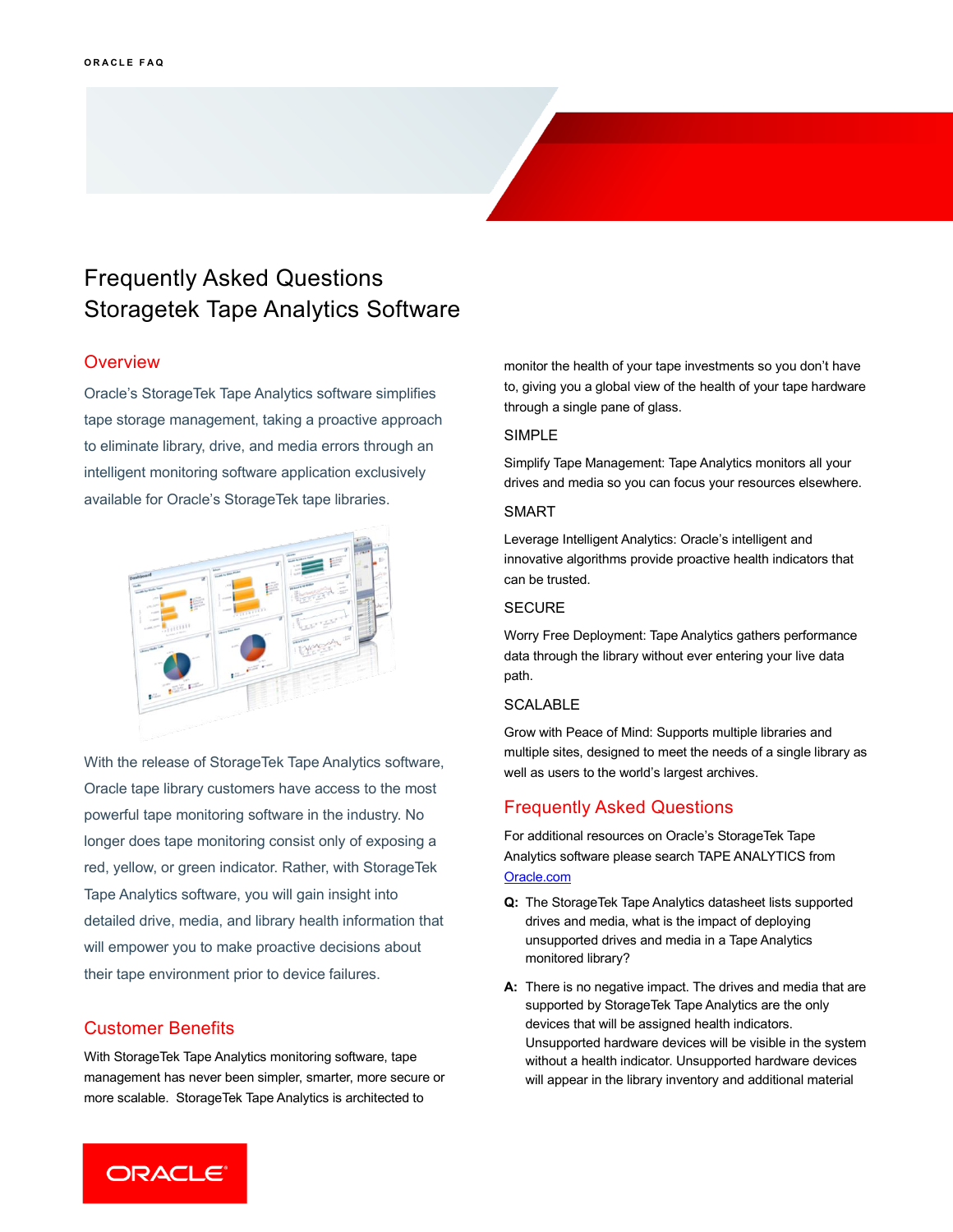may be available if the drive or media reports this information to the library.

- **Q:** Can I deploy StorageTek Tape Analytics in a virtual environment?
- **A:** StorageTek Tape Analytics is supported on a dedicated server and not in a virtual environment.
- **Q:** What servers should I select to host the StorageTek Tape Analytics software?
- **A:** The minimum requirement for the server depends primarily on the size of your tape environment. A recommended minimum server is provided in the StorageTek Tape Analytics datasheet. Customers with multiple libraries and very active libraries will capture more data elements than small environments and should consider larger servers. To help you select a server there is a StorageTek Tape Analytics sizing tool that will recommend a server configuration. For information on server sizing through this tool please contact your Oracle sales representative.
- **Q:** Can I try the StorageTek Tape Analytics software out prior to making a purchasing decision?
- **A:** Yes. StorageTek Tape Analytics is available for a 30 day free trial through Oracle's Software Delivery Cloud:

Please visit[: https://edelivery.oracle.com/](https://edelivery.oracle.com/)

- **Q:** How do I back up the StorageTek Tape Analytics database?
- **A:** Backing up the StorageTek Tape Analytics database is just like backing up any application in your environment. Utilize your standard backup software and reference the StorageTek Tape Analytics Installation and Users Guide for further details.
- **Q:** Once I have identified drives and media that are unhealthy through the StorageTek Tape Analytics software, what should I do next?
- **A:** The StorageTek Tape Analytics software is a monitoring tool and does not give users access to performing library management activities. When unhealthy drives or media are discovered, StorageTek Tape Analytics users should export this list of volume serial numbers (VOLSIRs) and/or drive serial number to reference while taking action to migrate data and workloads from these devices through your backup, archive or other management application.
- **Q:** Can I deploy StorageTek Tape Analytics with Oracle Key Manager (OKM)?
- **A:** Yes. StorageTek Tape Analytics has no impact on encryption or the performance of the key management system.
- **Q:** Can I deploy StorageTek Tape Analytics with Oracle's StoregeTek Automated Cartridge System Library Software (ACSLS)?
- **A:** Yes. StorageTek Tape Analytics has no impact on the software you use to manage your library.
- **Q:** Can I deploy StorageTek Tape Analytics with Oracle Secure Backup (OSB) or another backup application?
- **A:** Yes. StorageTek Tape Analytics has no impact on the software you use to manage your library.
- **Q:** Can I deploy StorageTek Tape Analytics with Oracle's Storage Archive Manager (SAM) or another archive application?
- **A:** Yes. StorageTek Tape Analytics has no impact on the software you use to manage your archive.
- **Q:** Is StorageTek Tape Analytics customer installable?
- **A:** Yes. StorageTek Tape Analytics was designed to be installed by customers. There is also an Advanced Customer Services (ACS) offering available for customer who would like additional help planning, installing, configuring and deploying the StorageTek Tape Analytics software into their environment. For more information on Advanced Customer Service, please contact your Oracle sales representative.
- **Q:** Does StorageTek Tape Analytics support mainframe environments?
- **A:** Yes. StorageTek Tape Analytics supports tape libraries that are installed in mainframe environments. The StorageTek Tape Analytics software communicates directly with the tape library and does not respond differently to mainframe or open systems environments.
- **Q:** Does StorageTek Tape Analytics support open-systems environments?
- **A:** Yes. StorageTek Tape Analytics supports tape libraries that are installed in open systems environments. The StorageTek Tape Analytics software communicates directly with the tape library and does not respond differently to mainframe or open systems environments.
- **Q:** Does StorageTek Tape Analytics support open systems and mainframe shared environments?
- **A:** Yes. StorageTek Tape Analytics supports tape libraries that are installed in open systems and mainframe shared